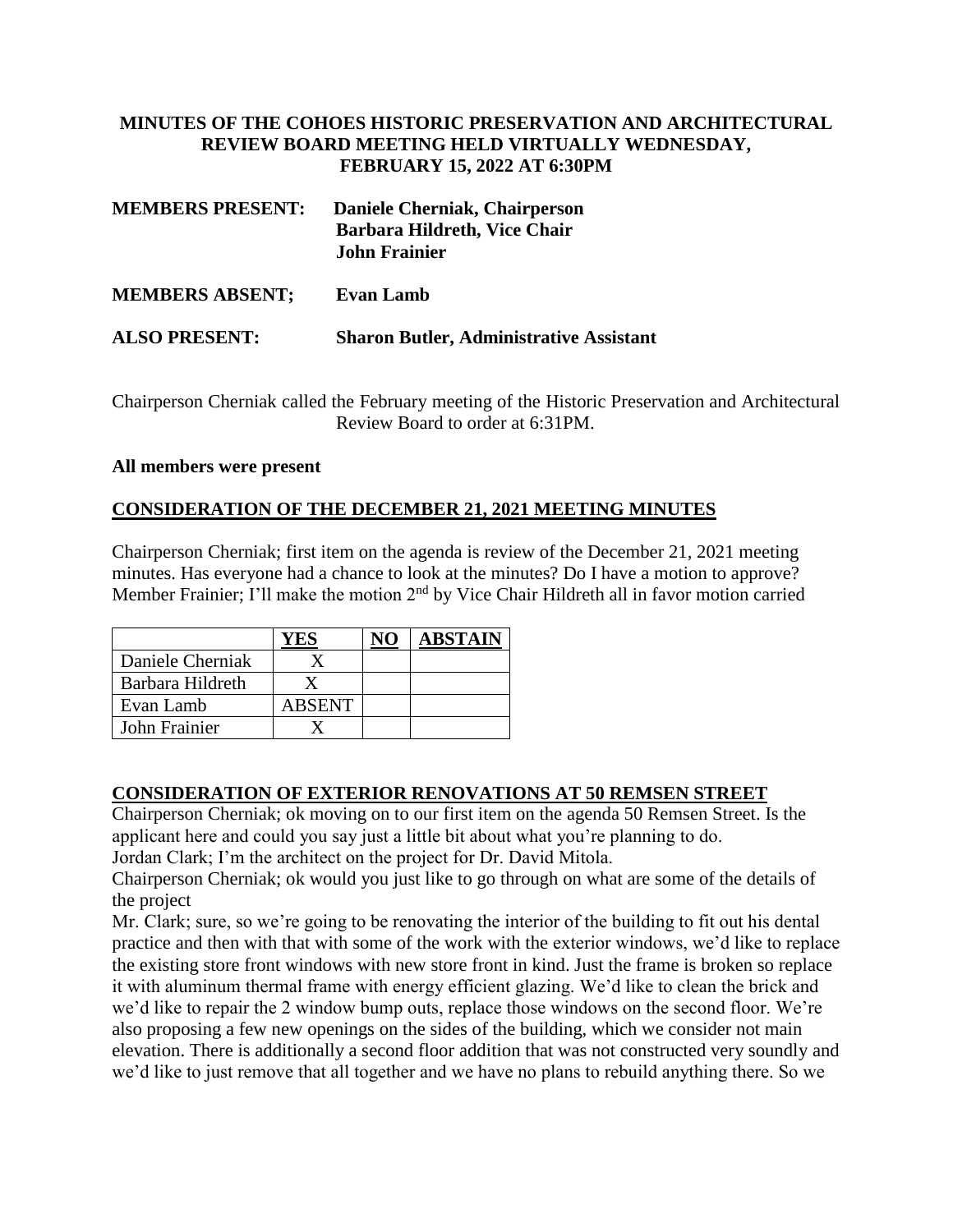want to take the building back to what we're calling the original foot print, even though it looks like it may not have been, but it'll be all brick on all 4 sides.

Chairperson Cherniak; you mention cleaning the brick, how do you propose to do that? Mr. Clark; we're hoping to just power wash it we don't want to get into any corrosive cleaners or anything like that. We'd just hopefully use some water.

Chairperson Cherniak; ok and one concern I have which we had in one of the previous proposed renovations of this building is regarding the awning. A metal awning really is not appropriate for the downtown district. So I don't know what the rational was for including that element and if there are alternative you would like to consider.

Mr. Clark; we have no problem going with canvass if that is what you guys would like Chairperson Cherniak; canvass would definitely be preferable and more in keeping with the character of downtown

Mr. Clark; to that point we did have a canvass awning on there and when we submitted the drawings previously, I misconstrued a comment and we changed it to aluminum. So we were originally planning on canvass.

Chairperson Cherniak; oh no, it was absolutely the opposite. I mean we repeatedly said in our meetings that the metal awning was totally unacceptable.

Mr. Clark; we've never been here before, I was talking to somebody else and I misconstrued what they said. So looks like we were planning that the whole time and I apologize for that. Chairperson Cherniak; ok, alright just as long as we have that clear.

Mr. Clark; admittedly I was the source of confusion.

Chairperson Cherniak; ok do any of the other board members have questions?

Vice Chair Hildreth; yes, will Dr. Mitola occupy the entire building?

Mr. Clark; the first floor

Vice Chair Hildreth; all three sections?

Mr. Clark; yes

Vice Chair Hildreth; ok and so is the Cohoes Medical sign going to change the Cohoe Medical Plaza is that going to change?

Mr. Clark; he would like to leave the sign there for now and potentially replace it in the future, but he has no intention of replacing it now

Vice Chair Hildreth; ok

Chairperson Cherniak; ok any other questions from the board? Any questions from the public, I'm not sure if anyone is in on the meeting from the general public or not

Sharon; no there's not

Chairperson Cherniak; so, the sizing and opening are on the minor elevation and some of them look like they've been altered previously anyway

Mr. Clark; yes we're opening what was closed in and we're adding one window

Chairperson Cherniak; right so there's less of a concern in this case given those existing

circumstances. So do I have a motion to approve the project?

Vice Chair Hildreth; I make a motion to approve the project.

Chairperson Cherniak; just one other question regarding the awning, do you have a color picked out or would that be something…

Mr. Clark; we we're planning on a black or grey

Chairperson Cherniak; ok I just wanted to clarify that part. Do I have a 2<sup>nd</sup>?

Member Frainier; I'll 2<sup>nd</sup> all in favor motion carried.